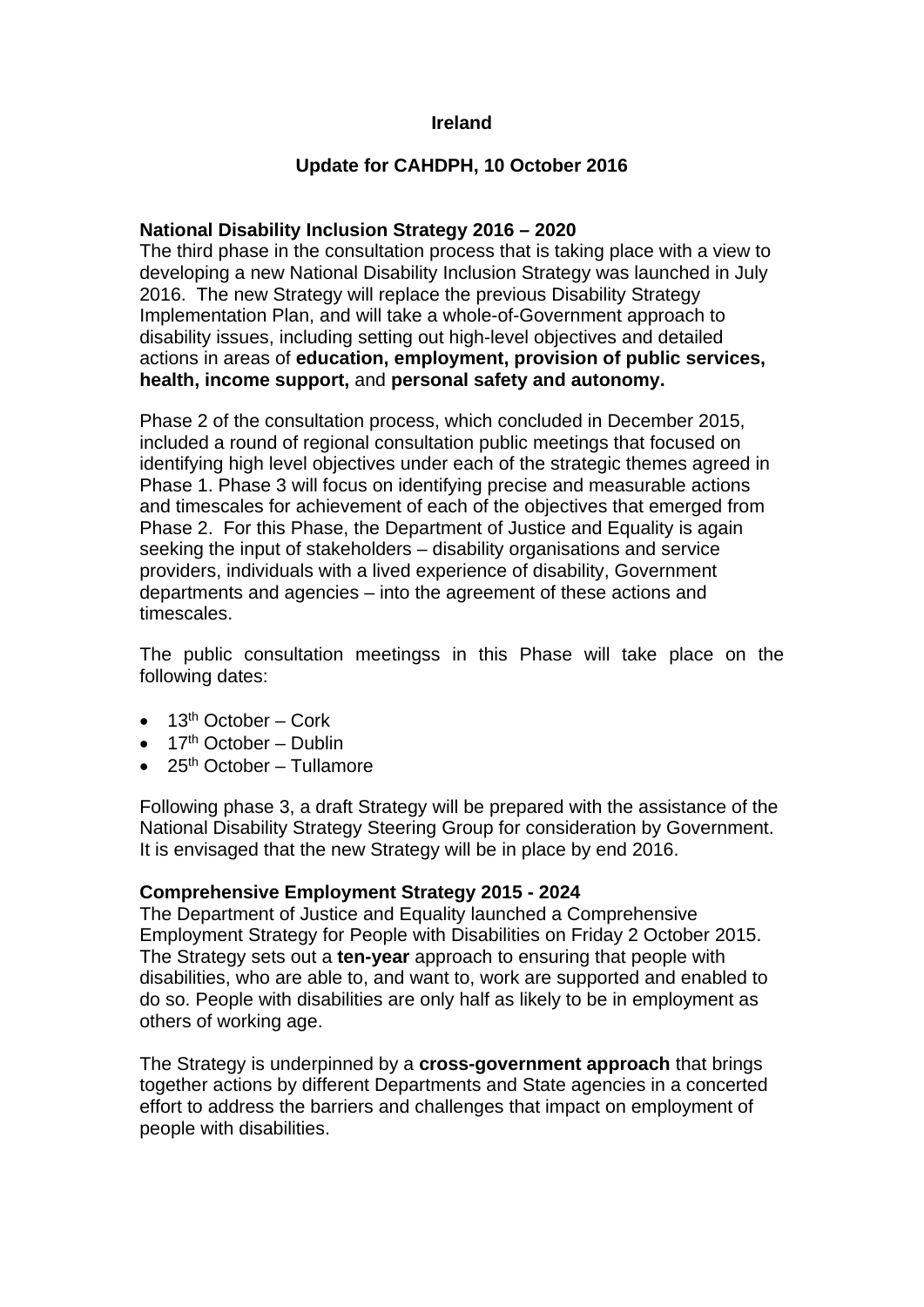In tandem with the actions assigned to these Departments and Agencies, the Strategy seeks to ensure there will be joined-up services and supports at local level to support individuals on their journey into and in employment.

The Strategy's six strategic priorities are:

- Build skills, capacity and independence
- Provide bridges and supports into work
- Make work pay
- Promote job retention and re-entry to work
- Provide coordinated and seamless support
- Engage employers

The implementation of the Strategy will be subject to regular monitoring, and there will be a review and renewal every three years.

The Government has already taken a number of key decisions as recommended in the Strategy including:

- The public service employment target of people with disabilities will be increased on a phased basis as set out in the Strategy from 3% to 6% over the life time of the Strategy;
- Special public service competitions for people with disabilities will be arranged and we will open up alternative recruitment channels for people with disabilities;
- The establishment of a national help line and disability information service launched on 2 January 2016 to provide expert guidance and peer support to employers in relation to the employment of staff with disabilities; and
- Establishment of an expert group to look at making work pay for people with disabilities, with a mandate to report by end-2016.

The Comprehensive Employment Strategy Implementation Group has met on five occasions to review progress in implementing the Strategy. It will publish its first annual report before the end of 2016.

### **Ratification of UN CRPD**

On 21 October 2015, the previous Government published a roadmap to Ireland's ratification of the United Nations Convention on the Rights of Persons with Disabilities which outlines the considerable legislative changes to be undertaken to enable Ireland to ratify the Convention, along with the estimated deadline of end-2016 for ratification. The Roadmap to Ratification, which is available on my Department's website, sets out the substantial legislative agenda required for ratification.

Considerable progress has already been made to overcome barriers to Ireland's ratification. The Assisted Decision-Making (Capacity) Act 2015 was